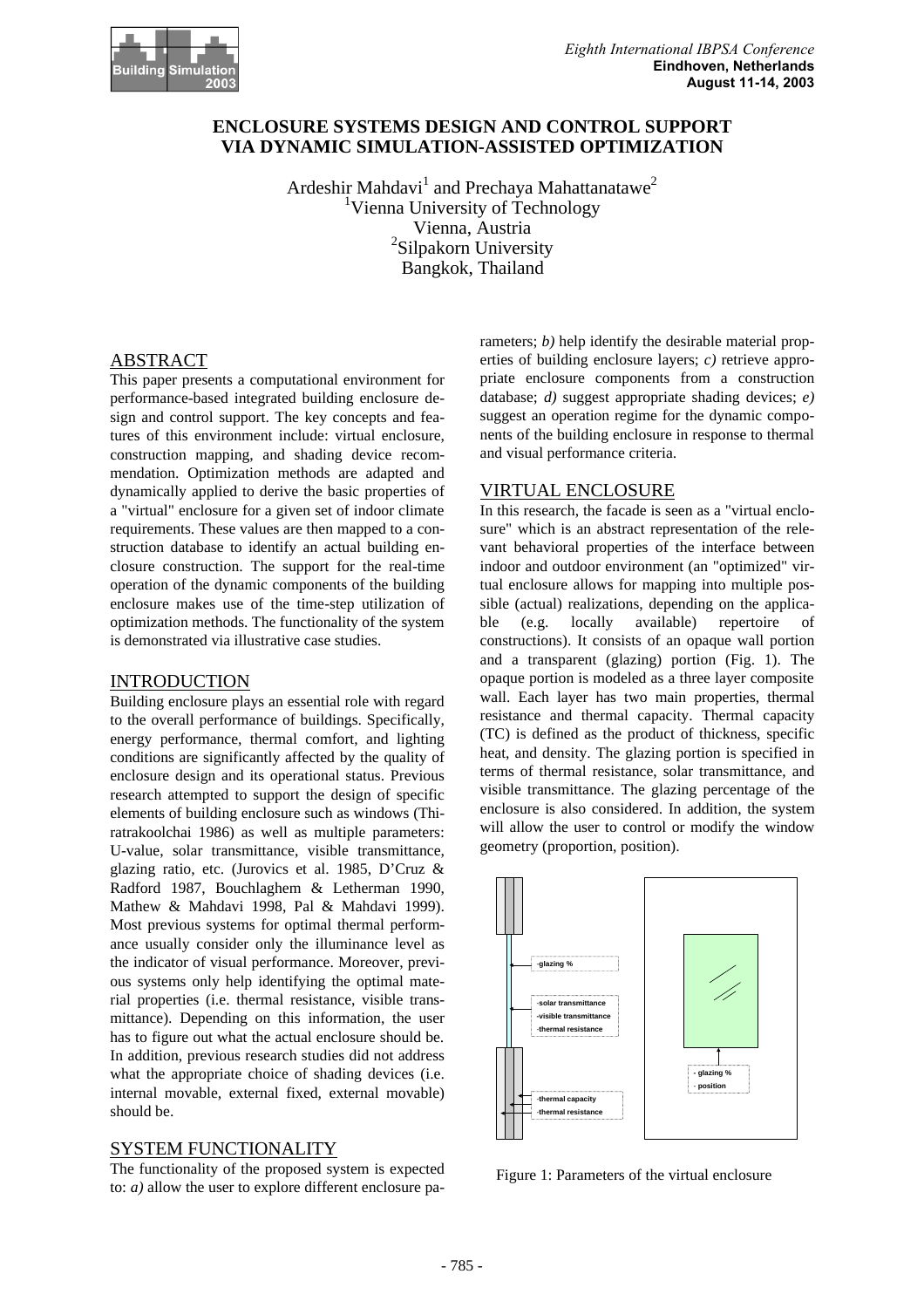

Figure 2: Proposed system functionality

## SYSTEM IMPLEMENTATION

#### *Overview*

In order to support the aforementioned functionalities, the proposed system includes six main components (Fig. 2): *i)* thermal and visual simulation tools; *ii)* optimizer; *iii)* component database (wall, glazing); *iv)* enclosure selector; *v)* shading device selector; *vi)* graphical user interface.

A typical use case involves the following steps:

- 1. Virtual enclosure This is an abstract representation of physical transfer phenomena and not a set of actual building layers. Optimization methods are adapted and dynamically applied to derive the basic physical properties of the enclosure (both opaque and transparent parts) for a given set of indoor climate requirements.
- 2. Enclosure Selection The basic components of the building enclosure are determined in that the attributes of the optimal virtual enclosure are mapped to a database of actual building enclosure constructions.
- 3. Shading device selection Using a knowledgebased mapping method, the "passive performance signature" of the basic enclosure configuration is used to derive recommendations for secondary enclosure devices for shading and light redirection.

The system can also be used for optimally controlling dynamic enclosure components (such as movable louvers) in order to provide the preferable visual and thermal performance at a specific time.

#### *Simulation Tools*

Thermal and visual performance simulation modules in SEMPER (Mahdavi 1999, Mahdavi et al. 1996) have been adopted for this research. These modules are NODEM (Mathew & Mahdavi 1998) for thermal simulation and LUMINA (Pal & Mahdavi 1999) for lighting simulation. NODEM is based on a transient heat balance method, whereas LUMINA is based on a hybrid radiosity and ray-tracing method.

In order to simulate the effect of daylighting on electrical lighting power consumption and thermal performance, the electrical lighting power consumption needs to be input in the thermal simulation tool. Therefore, the lighting and thermal applications must exchange data. LUMINA calculates the electric lighting power needed to make up the difference between the required illuminance and the available daylight.

#### *Optimizer*

**Optimization methods** – The criteria for choosing the optimization methods suitable for active design support are adapted from Mahdavi & Mathew (1995). These criteria are: *i)* the reliability of the algorithms used to predict the performance attributes *ii)* the transparency of the convergence process, and *iii)* the speed of computation and the state-to-state transition times. All optimization techniques discussed here can be used without simplifying thermal and visual performance evaluation methods. In addition, since all of them are based on iterative improvement, the processes of convergence are transparent. The optimization techniques that have been investigated are: *i)* Hillclimbing multi-restart (Russel & Norvig 1995); *ii)* Simulated-annealing (Kirkpatrick et al. 1983); *iii)* Hillclimbing with STAGE (Boyan 1998).

**Objective functions** – There are two main objective functions proposed in this research. For enclosure design, the building is considered in passive mode. The temperature profile for a whole year can be used to determine the appropriate shading device needed. The objective function for passive building is to maximize preferences for temperature as well as visual performance (illuminance, daylight glare index, and uniformity) (Equation 1). For buildings with HVAC, the objective function is to maximize energy and visual performance preferences (Equation 2).

$$
OBJ_{P} = \frac{S_{T}W_{T} + S_{E}W_{E} + S_{G}W_{G} + S_{U}W_{U}}{W_{T} + W_{E} + W_{G} + W_{U}}
$$
(1)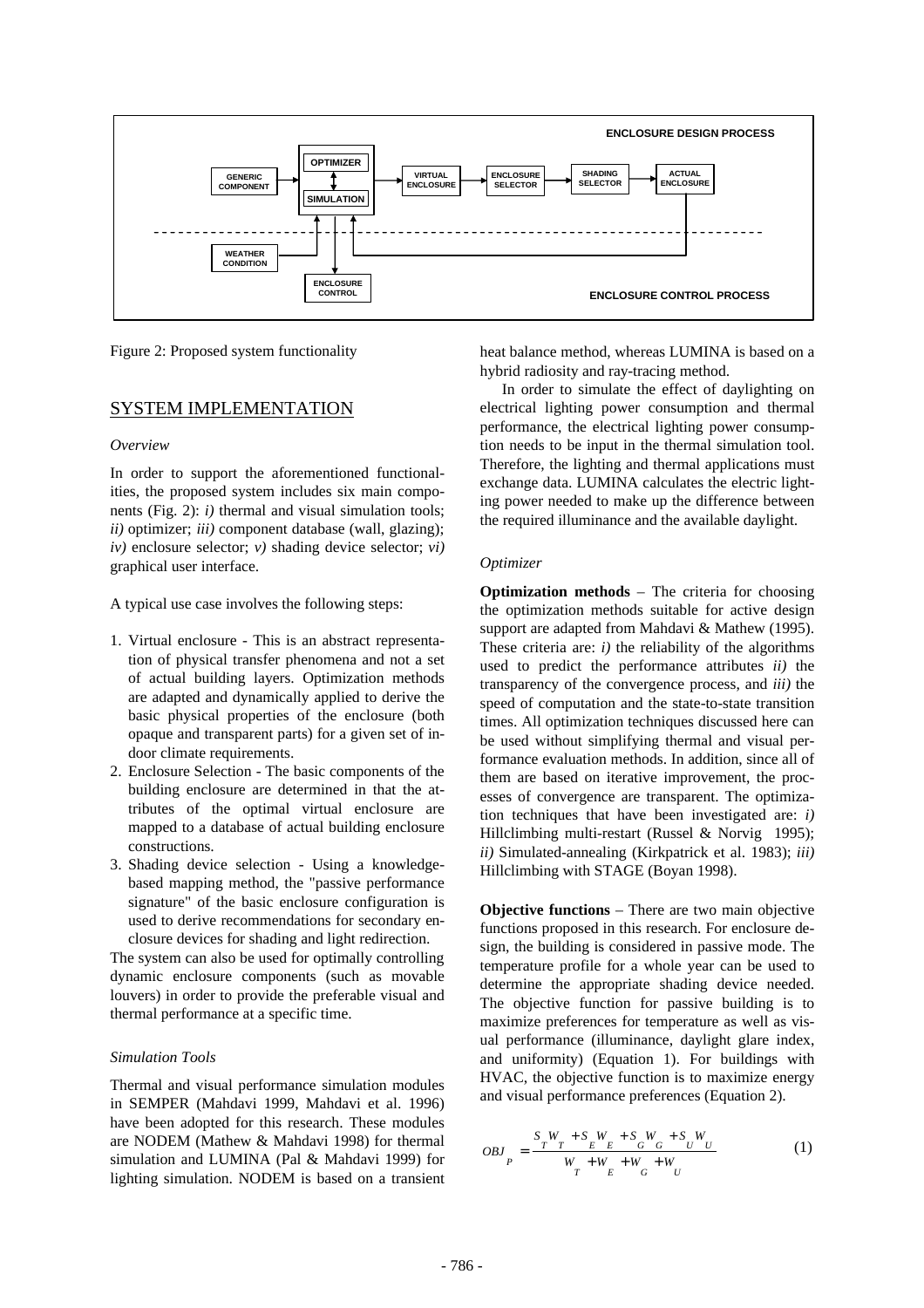$$
OBJ_{A} = \frac{S_{L}W_{L} + S_{L}W_{E} + S_{G}W_{G} + S_{U}W_{U}}{W_{L} + W_{E} + W_{G} + W_{U}}
$$
(2)

where  $OBJ<sub>P</sub>$ : objective function for passive building; *OBJA*: objective function for active building; *S*: preference score; *W*: weighting factor; *T*: temperature; *L*: energy load (heating, cooling, electrical); *E*: illuminance; *G*: daylight glare; *U*: uniformity.

**Constraints** – The following constrains are applied to reduce the search space, facilitate mapping from the virtual enclosure to real building constructions, and derive an appropriate window geometry:

1. Opaque wall - Minimum and maximum values of thermal resistance and thermal capacity are considered for each layer (to cater for the location of thermal mass, opaque walls are represented in virtual enclosure in terms of three layers, resulting in three sets of attributes). In addition, by considering the relation between thermal capacity and thermal resistance for building materials (Fig. 3), a constraint function was established. The search space, therefore, is limited to the region under the curve.



Figure 3: Constraint function for material properties of the layers

- 2. Glazing Minimum and maximum values of glazing properties (thermal resistance, visible transmittance, and solar transmittance) are derived from glazing database.
- 3. Glazing percentage During the optimization process, the glazing percentage of an enclosure is modified by adjusting the window dimensions. However, a new glazing percentage can not result in windows overlapping or moving out of a wall boundary.

### *Database*

SEMPER provides multiple libraries that contain building information such as schedules, and construction types. The database used for this research has 201 material types, 97 wall construction types, and 207 glazing types.

#### *Enclosure Selection*

The optimum properties of the "opaque wall" and "glazing" components of the virtual enclosure are used to search for wall and glazing constructions in the database. However, since the real construction can have less or more than three layers, those layers must be aggregated or partitioned before comparison. "Thermal diffusivity" is used for appropriate aggregation. For a single layer construction, the layer is divided into three layers of equal thickness with the same thermal capacity and resistance. For two layers, the layer with the higher thermal diffusivity is divided into two layers. For a wall construction of more than three layers, all possible layer aggregations are considered and the one with the minimum average thermal diffusivity deviation is selected.

The most preferable wall construction or glazing is the one which has the minimum deviation of all properties from the optimum one (virtual enclosure). Since the impact of optimization parameters on the objective function may vary, the calculation of the deviation score for all optimized variables needs to be weighted. This is achieved based on the past optimization trajectories (Fig. 4). For each parameter a weight (W) is computed according to Equation 3. The wall construction properties' deviation is defined according to Equation 4, and glazing properties' deviation according to Equation 5.



Figure 4: Demonstrative illustration of the effect of an optimization parameter on the objective function

$$
W = \frac{1}{n} \sum_{i=1}^{n} \frac{|OBJ_j - OBJ_i|}{|V_j - V_i|}
$$
(3)

where *OBJ<sup>i</sup>* : previous objective score; *OBJ<sup>j</sup>* : current objective score; *V<sup>i</sup>* : previous parameter value; *V<sup>j</sup>* : current parameter value; n: Optimization parameter value change frequency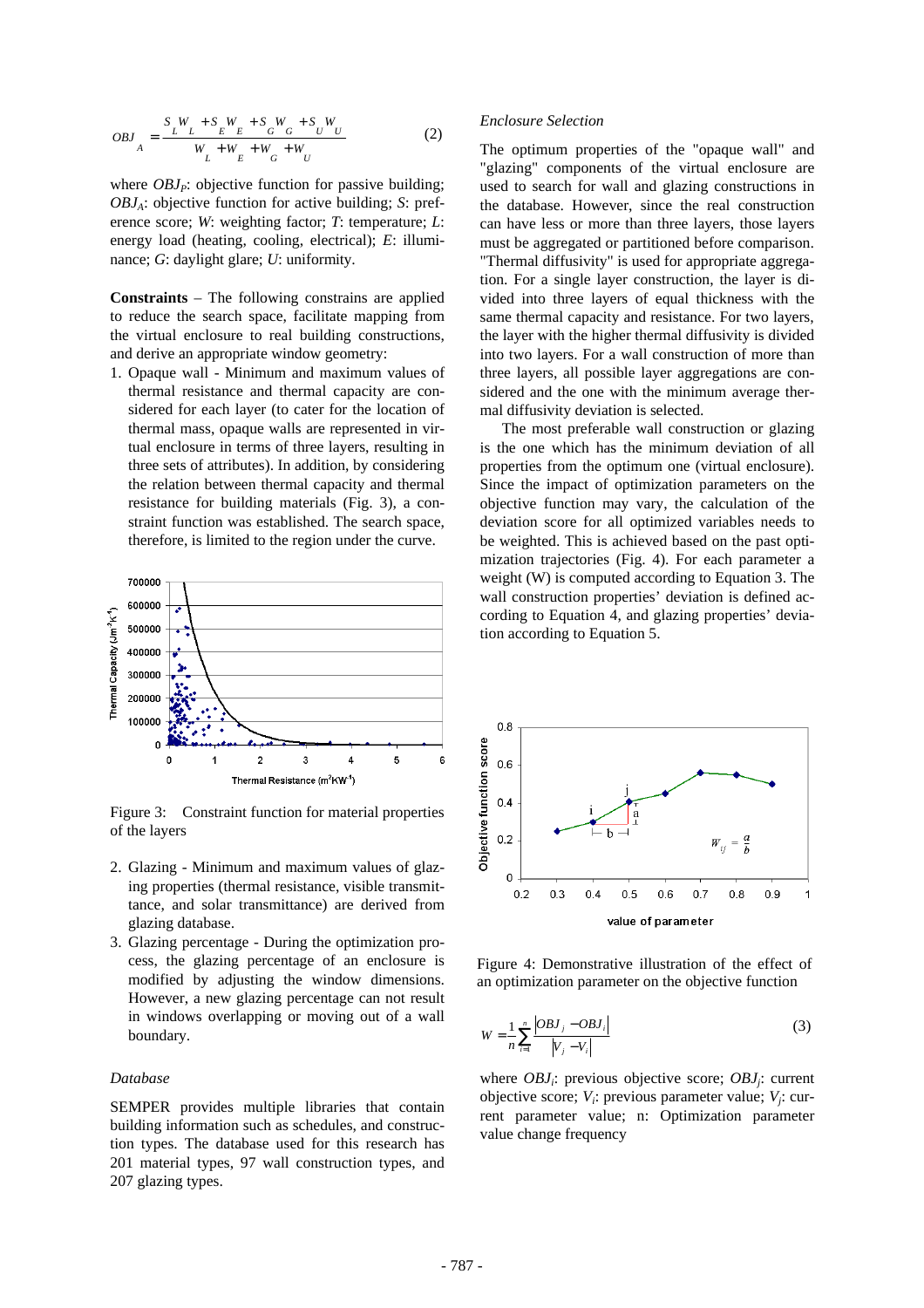$$
D_{W} = |\mathbf{R}1_{O} - R1_{C}| \cdot W_{R1} + |T1_{O} - T1_{C}| \cdot W_{T1} +
$$
  
\n
$$
|R2_{O} - R2_{C}| \cdot W_{R2} + |T2_{O} - T2_{C}| \cdot W_{T2} +
$$
  
\n
$$
|R3_{O} - R3_{C}| \cdot W_{R3} + |T3_{O} - T3_{C}| \cdot W_{T3}
$$
\n(4)

where  $D_W$ : wall construction properties deviation;  $R1$ , *R2*, *R3*: thermal resistance of layers; *T1*, *T2*, *T3*: thermal capacity of layers; *o*: optimal property; *c*: compared property (from database); *W*: weighting factor

$$
D_G = |R_O - R_C| \cdot W_R + |S_O - S_C| \cdot W_S + |V_O - V_C| \cdot W_V
$$
 (5)

where  $D_G$ : glazing properties deviation; R: glazing thermal resistance; S: glazing solar transmittance; V: glazing visible transmittance.

#### *Shading device selection*

The purpose of the shading device selection functionality is to find out:  $i$ ) if a specific primary enclosure needs a shading device to achieve the desired thermal and visual performance, and *ii)* in case a shading device is needed, what type it should be.

Suppose the preferred temperature and illuminance in a space is defined in terms of preferred ranges (e.g. from  $t_{min}$  to  $t_{max}$  for temperature and from  $E_{min}$  to  $E_{max}$  for illuminance). According to these preference ranges, the results of both lighting and thermal simulation for every hour in a predefined time period can be categorized in terms of a number of discrete regions within a temperature-illuminance graph (see, for example, the regions A to I in Figure 5). Each point in each region represents an indoor condition (temperature, illuminance) at a specific time. By performing simulations in passive mode (without heating, cooling, and lighting system operation), the "natural" behavior of a building can be predicted and represented in the aforementioned graph.

Such a graph allows for formulation of general recommendations for the need for and the type of shading devices. An illustrative example of such recommendations is as follows:

- 1. No shading device is recommended for regions A, D, E, G, H. For E both temperature and illuminance are in the preferred range. For G, more solar gain and daylight is needed, therefore applying a shading device would not improve the performance of either. For H, more solar gain, and for D, more light would be desirable. The high temperature in A is unlikely to be the result of solar gains, given the low illuminance levels.
- 2. Interior movable shading device is suitable for I and F. An interior shading device allows solar gain to enter the space and thus improve the thermal performance in I. At the same time, an interior shading device can be adjusted to reduce excessive daylight penetration.
- 3. Fixed exterior shading device is more suitable for C, since an exterior shading device can reduce both solar heat gain and daylight penetration.
- 4. Movable external shading device may be more suitable for B. An exterior shading device can reduce solar heat gain. At the same time, it can be adjusted to control daylight penetration.



Figure 5. Shading device recommendation for each group of space conditions

However, the thermal and visual conditions calculated for every hour of the reference time period would be distributed in more than one region. Thus, applying a certain type of shading device could result in improved performance in some instances while worsening the performance in other instances. Therefore, the relative distribution of results in each region must be considered when selecting a shading device. To arrive at an aggregate recommendation, heuristic rules may be applied. An Illustrative instance of such rules is given in the following table (Table 1).

Table 1. Rules for shading recommendation

| <b>Shading Type</b> | Condition                                                                              |
|---------------------|----------------------------------------------------------------------------------------|
| External (fixed)    | $[(B+C+F+I)>(A+D+E+G+H)]$<br>and $[(B+C)>(F+I)]$                                       |
|                     | Internal (movable) $(F+I) > 10\%$ of all instances                                     |
|                     | External (movable) [External (Fixed)] AND<br>[(B > C)]                                 |
| No shade            | [NOT External (Fixed)] AND<br>[NOT External (Movable)]<br>AND [NOT Internal (Movable)] |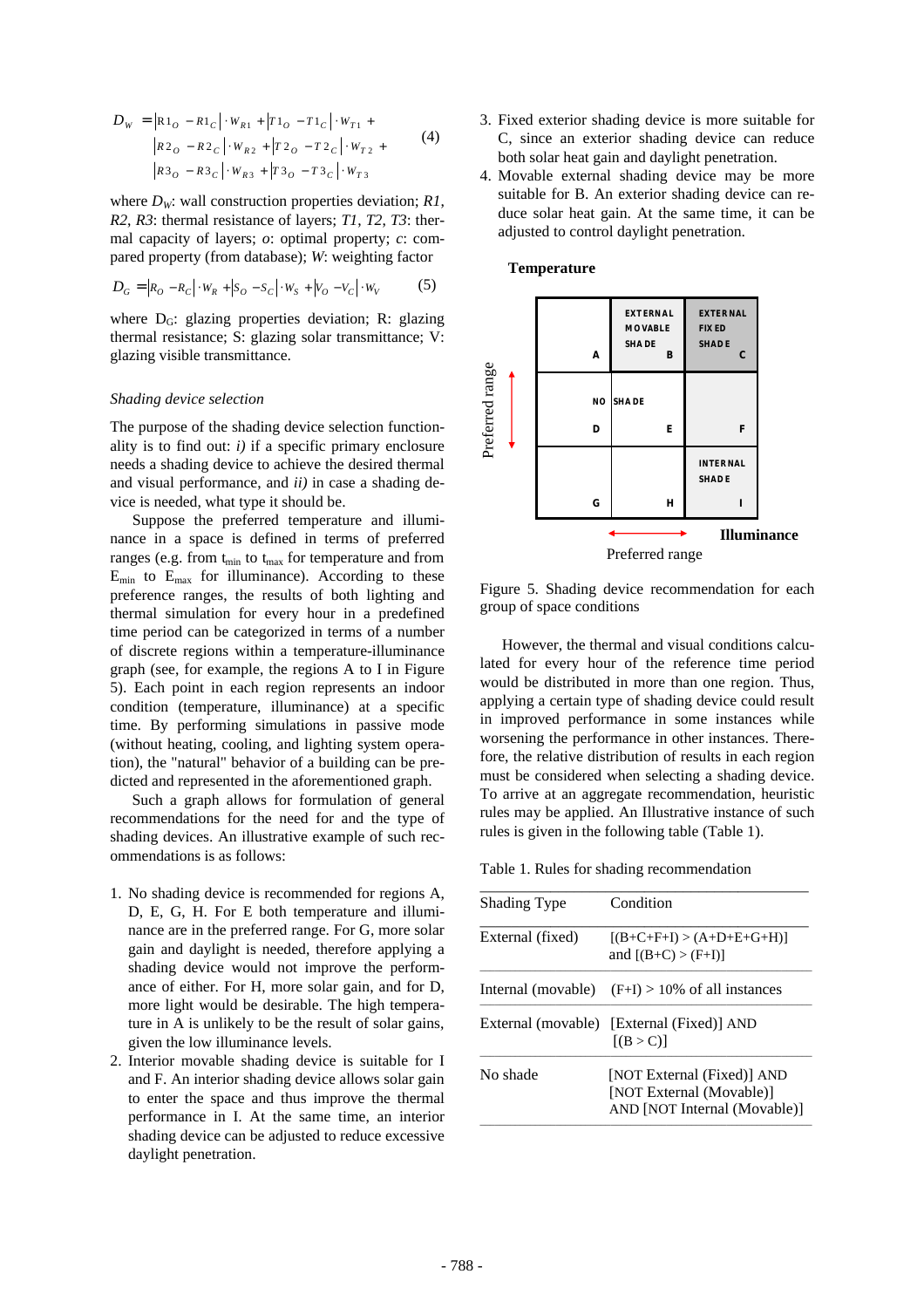#### *Building Enclosure Control*

Once a building enclosure has been designed, the system can be used for real-time control of external movable shading devices and electrical lighting.

During the optimization process, the current weather data is sent to both LUMINA and NODEM. The current dimming power of all luminaires and daylight coefficients (according to current louver position) is updated before LUMINA performs a simulation for the current time step. LUMINA sends the lighting power consumption to NODEM and also provides the system with the current visual performance output information (illuminance, glare index, uniformity). NODEM calculates the energy used for heating, cooling, and electricity (lighting and equipment). Illuminance, glare index, uniformity, and energy consumption data are used by the optimization program to compute the objective function. The best solution found from the optimization is used to set the current louver position and light dimming for the current time step.

#### *Graphical User Interface*

A user can input building geometry by drawing a plan on a canvas. The GUI provides default space properties (type, schedule, wall construction, glazing type and percentage) which can be modified by the user. The user can draw window geometry and external enclosure elements such as overhangs or louvers on the selected wall. In addition, the user can draw electrical lighting, occupant's viewing angle, and receiver points, and set the lighting properties (luminaire type, schedule, dimming curve). Data necessary for enclosure design and control optimization (e.g. optimization variables, performance variables considered in objective function) can be specified via GUI.

### OPTIMIZATION SETTINGS

For all three algorithms, a new state is chosen by randomly selecting one of the optimization variables and then creating a perturbation in the value of this variable. The perturbation can be made by increasing or decreasing the current value. For hillclimbing, the perturbation direction is decided according to the previous direction that improved an objective function. For simulated annealing, since the previous state can be accepted even it does not improve the objective function, the perturbation is made by randomly increasing or decreasing the value.

Restart begins when the state reaches a local optimum (no optimization variable can improve objective function, either by increasing or decreasing its current value). The new restart point is made by random selection. The selected variables have to satisfy the previously mentioned constraints. For hillclimbing with STAGE, a new restart point is made according to a new restart state computed by the algorithm.

According to experimental results based on optimization settings described above, hillclimbing and hillclimbing with STAGE algorithms perform better than simulated annealing. However, for control purposes (where time is of essence) STAGE might be less suitable.

# ILLUSTRATIVE CASE STUDIES

#### *Overview*

This section demonstrates the capabilities of the system. There are two main parts of the system: enclosure design and enclosure control. Enclosure design demonstrates three main functions: virtual enclosure optimization, enclosure selection, and shading device selection.

#### *Enclosure Design*

Case description  $-$  Consider a 10 x 6 m office in a commercial building (Fig. 6). There are three relevant enclosures (E0, E1, E2). Floor, roof, and interior wall (E3) are considered to be adiabatic. Passive building operation is assumed. NODEM and LUMINA are used for simulating thermal and visual performance. The lighting system can be dimmed to maintain an average illuminance at 550 lx. The light power calculated by LUMINA for every time step (1 hour) is used by NODEM. During the optimization process, glazing percentage is adjusted by increasing or decreasing window's width and height. The performance variable values and corresponding weights are shown in Table 2. The optimization variables are listed in Table 3.



Figure 6. Description of the test case configuration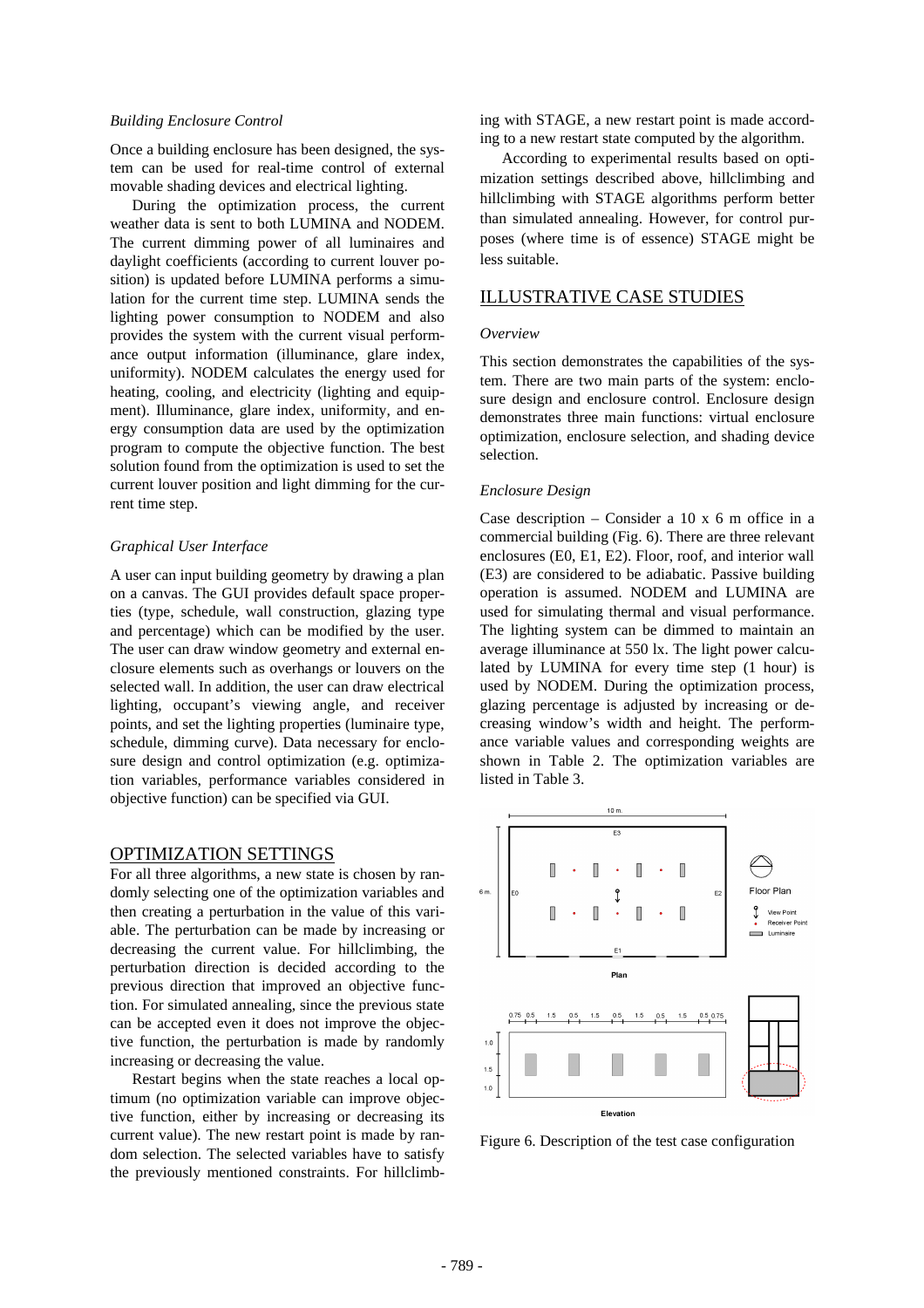| Weight<br>Performance variable scale and normalized score<br>Performance Variable |     |                  |              |              |              |              |              |              |              |              |             |
|-----------------------------------------------------------------------------------|-----|------------------|--------------|--------------|--------------|--------------|--------------|--------------|--------------|--------------|-------------|
| 1. Temperature $(^0C)$                                                            | 1.0 | 5.<br>0.00       | 11<br>0.25   | 16<br>0.50   | 20<br>0.75   | 23<br>1.00   | 26<br>0.75   | 30<br>0.50   | 35<br>0.25   | 41<br>0.00   |             |
| 2. Illuminance $(lx)$                                                             | 0.5 | $\Omega$<br>0.00 | 100<br>0.10  | 300<br>0.50  | 500<br>0.80  | 1000<br>1.00 | 2000<br>0.80 | 3000<br>0.50 | 4000<br>0.25 | 5000<br>0.00 |             |
| 3. Daylight Glare (-)                                                             | 0.3 | $\Omega$<br>1.00 | 16<br>0.60   | 18<br>0.50   | 20<br>0.40   | 22<br>0.30   | 24<br>0.20   | 26<br>0.10   | 28<br>0.00   |              |             |
| 4. Uniformity (-)                                                                 | 0.2 | 0<br>0.00        | 0.25<br>0.25 | 0.50<br>0.50 | 0.75<br>0.75 | 1.0<br>1.00  |              |              |              |              |             |
| 5. Energy Load ( $Whm-2$ ) 1.0<br>(for 15 minutes)                                |     | 60<br>1.00       | 80<br>0.90   | 100<br>0.80  | 120<br>0.70  | 140<br>0.60  | 160<br>0.50  | 180<br>0.40  | 200<br>0.30  | 220<br>0.20  | 240<br>0.00 |

Table 2. Illustrative performance variable values and corresponding weights for design and control

Variables 1, 2, 3, 4 are for enclosure design. Variables 2, 3, 4, 5 are for enclosure control.

Table 3. Settings for optimization of enclosure variables

| Enclo-<br>sure | Varia-<br>ble   | Initial | Min     | Max     | Pertur-<br>bation |
|----------------|-----------------|---------|---------|---------|-------------------|
| 0.1.2          | R1              | 0.03    | 0.00003 | 1.79    | 0.20              |
| 0.1.2          | R <sub>2</sub>  | 0.18    | 0.00003 | 1.79    | 0.20              |
| 0.1.2          | R <sub>3</sub>  | 0.04    | 0.00003 | 1.79    | 0.20              |
| 0.1.2          | TC1             | 25,610  | 120     | 597.839 | 5000              |
| 0.1.2          | TC <sub>2</sub> | 95.235  | 120     | 597,839 | 5000              |
| 0.1.2          | TC <sub>3</sub> | 39.345  | 120     | 597,839 | 5000              |
| 1              | $G-VT$          | 0.10    | 0.05    | 0.95    | 0.10              |
|                | $G-ST$          | 0.10    | 0.03    | 0.90    | 0.10              |
| 1              | $G-R$           | 0.19    | 0.15    | 1.50    | 0.20              |
|                | $G-%$           | 8.33    | 10      | 90      | 5                 |

Virtual enclosure – Table 4 shows the optimization result of the "virtual enclosure" using a hillclimbing algorithm. For this example, the total number of function evaluations is set at 150. Figure 7 displays the progress of an optimization run. The initial objective score is 0.4515. The maximum objective score is 0.7510. The objective score is improved by increasing all design variables' values except wall TC2 and TC3. During the optimization process a user can see the simulation results for both thermal and visual performance (temperature, illuminance, glare index, uniformity). Figure 8 shows the elevation of the virtual enclosure.

Table 4. Optimization results using hillclimbing

| Optimized<br>Variables | Initial<br>Value | Virtual<br>Enclosure | Real<br>Construction |
|------------------------|------------------|----------------------|----------------------|
| R <sub>1</sub>         | 0.03             | 0.78                 | 0.38                 |
| R <sub>2</sub>         | 0.18             | 1.79                 | 1.18                 |
| R <sub>3</sub>         | 0.04             | 1.76                 | 0.04                 |
| TC <sub>1</sub>        | 25,610           | 211,432              | 216,362              |
| TC <sub>2</sub>        | 95.235           | 18.015               | 1,363                |
| TC <sub>3</sub>        | 39,345           | 1,253                | 39,345               |
| $G-V$                  | 0.10             | 0.51                 | 0.54                 |
| $G-S$                  | 0.10             | 0.18                 | 0.26                 |
| $G-R$                  | 0.19             | 0.78                 | 0.81                 |
| $G-%$                  | 8.33             | 24.52                |                      |
| Objective score        | 0.4515           | 0.7510               | 0.7176               |



Figure 7. The progress of an optimization run: (top) optimization variable value (all values are scaled from 0-1), (middle) performance score of all performance variables, and (below) objective scores of each restart



Figure 8. Virtual Enclosure Elevation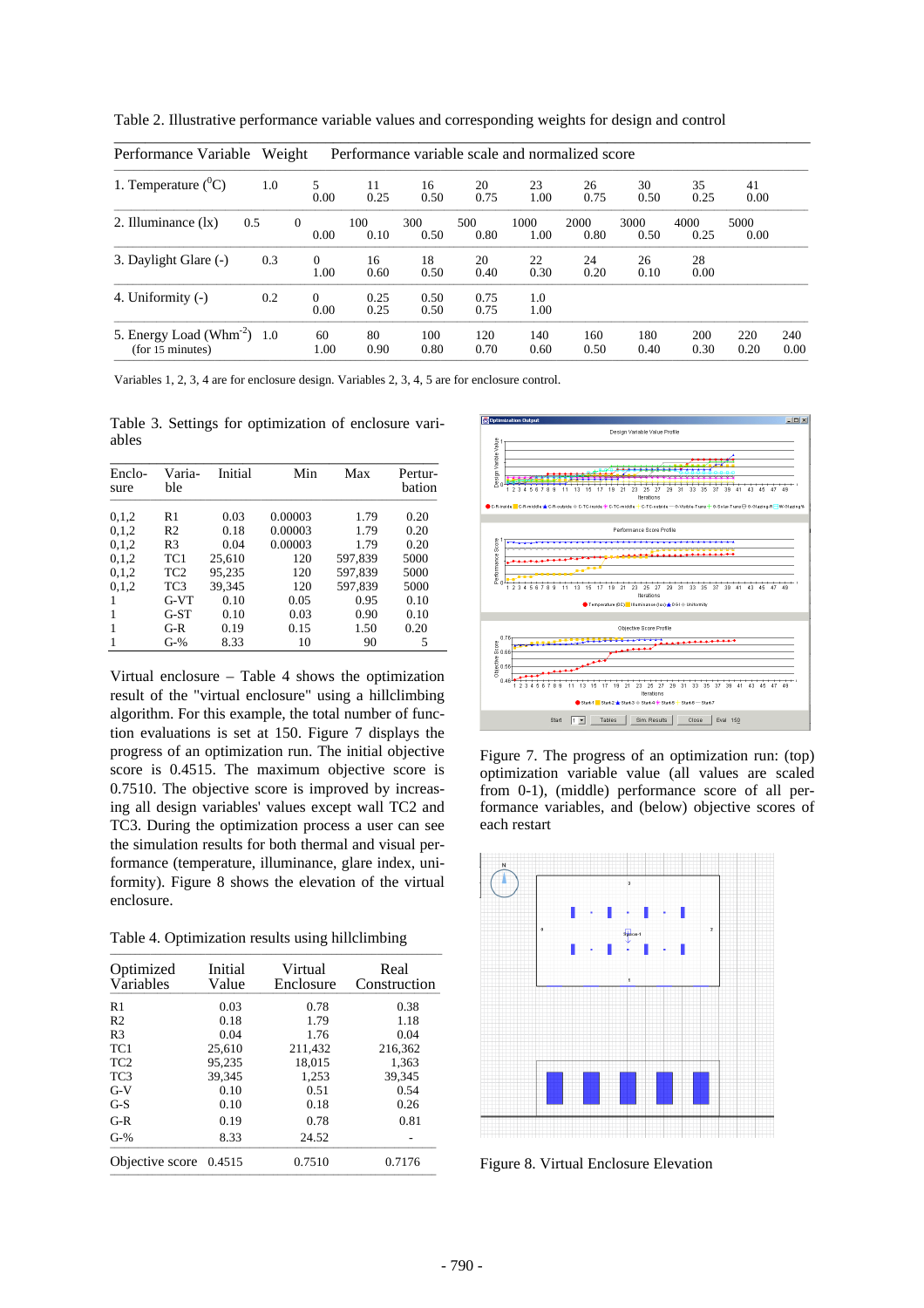Enclosure selection – Once the virtual enclosure has been derived, the wall and glazing properties can be used to identify actual wall construction and glazing type. The user selects the preferred "virtual enclosure" by specifying the start and iteration number and the ranking number (Figure 9). The default start and iteration number is the one that has the highest objective function. The system searches for wall construction and glazing in the database. Once the search process is completed, the system generates a ranked list of possible wall constructions and glazing types. The user can then select which combinations are to be tested. The testing process is done by updating the properties of the walls and glazing, simulating thermal and visual performance, and calculating a new objective function. Table 4 shows the properties of wall and glazing selected from the database. Details of the wall and glazing are shown in Table 5.



Figure 9. Wall and glazing search in the database

Table 5. Wall and glazing selected from the database

| Wall (inside-outside) |                                                                                                   | Glazing                                |  |  |
|-----------------------|---------------------------------------------------------------------------------------------------|----------------------------------------|--|--|
|                       | plaster $(20 \text{ mm})$<br>clay tile (200 mm)<br>insulation (50 mm)<br>stucco $(25 \text{ mm})$ | triple low-e<br>clear insulating glass |  |  |

Shading selection – Figure 10 shows a shading device recommendation. For this case, a movable interior shading device is recommended.

### *Enclosure Control*

A 5 x 4 m office is considered in active operation mode (Figure 11). Temperature set points are  $25\text{ °C}$ for cooling and 20 $\mathrm{^0C}$  for heating. The lighting system can be dimmed. The time step for control is 15 minutes. The control variables are shown in Table 6. The performance scores are shown in Table 2. The system is used to find the best control option for dimming power and louver position according to the current weather condition. For testing purposes, Pittsburgh weather file is used.



Figure 10. Shading device recommendation



Figure 11. Configuration of the enclosure control

Table 6. Settings for optimization of device operation

| Optimized<br>Variable | Initial<br>Value |     | Min Max Perturbation |
|-----------------------|------------------|-----|----------------------|
| Louver                | 90               | 105 | 15                   |
| Luminaire-1           |                  |     | 01                   |
| Luminaire-2           |                  |     | 01                   |
| Luminaire-3           |                  |     |                      |
| Luminaire-4           |                  |     |                      |